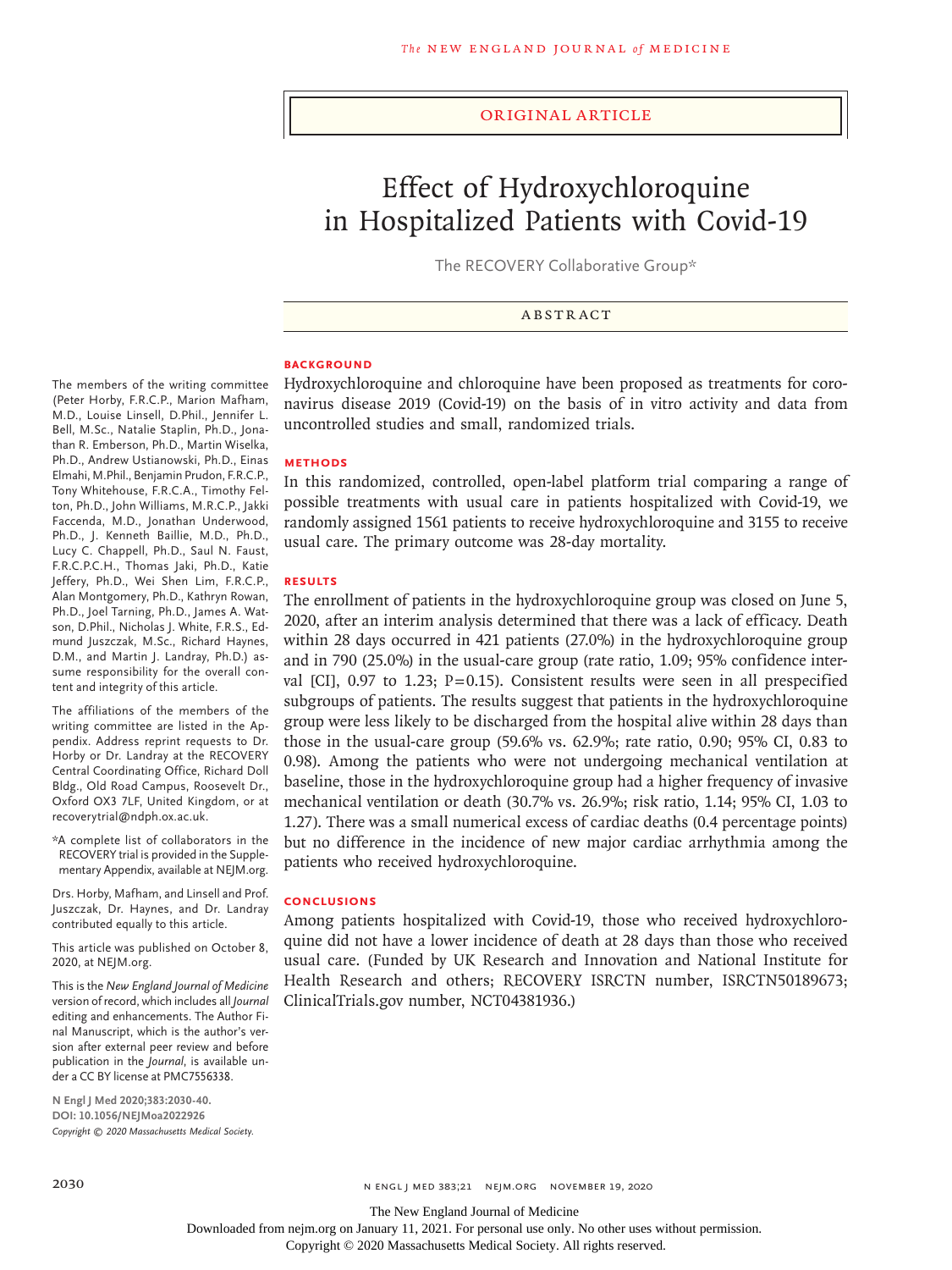EVERE ACUTE RESPIRATORY SYNDROME COTONOVITUS 2 (SARS-COV-2), the cause of coronavirus disease 2019 (Covid-19), emerged in China in late 2019 from a zoonotic source.<sup>1</sup> evere acute respiratory syndrome coronavirus 2 (SARS-CoV-2), the cause of coronavirus disease 2019 (Covid-19), emerged The majority of Covid-19 infections are either asymptomatic or result in only mild disease. However, in a substantial proportion of infected persons, the infection leads to a respiratory illness requiring hospital care,<sup>2</sup> which can progress to critical illness with hypoxemic respiratory failure and lead to prolonged ventilatory support.<sup>3-6</sup> Among the patients with Covid-19 who have been admitted to hospitals in the United Kingdom, the case fatality rate is approximately 30%.<sup>7</sup>

Hydroxychloroquine and chloroquine, two 4-aminoquinoline drugs that were developed more than 70 years ago and have been used to treat malaria and rheumatologic conditions, have been proposed as treatments for Covid-19. Chloroquine has been shown to have in vitro activity against a variety of viruses, including SARS-CoV-2 and the related SARS-CoV-1.8-13 The exact mechanism of antiviral action is uncertain, but these drugs increase the pH of endosomes that the virus uses for cell entry and also interfere with the glycosylation of angiotensin-converting– enzyme 2 (ACE2), which is the cellular receptor of SARS-CoV, and of associated gangliosides.<sup>10,14</sup> The 4-aminoquinoline levels that are required to inhibit SARS-CoV-2 replication in vitro are higher than the free plasma levels that have been observed in the prevention and treatment of malaria.15 These drugs generally have an acceptable side-effect profile and are inexpensive and widely available. After oral administration, they are rapidly absorbed, even in severely ill patients. Therapeutic hydroxychloroquine levels could be expected to be reached in human lung tissue shortly after an initial loading dose.

In small preclinical studies of SARS-CoV-2 infection in animals, prophylaxis or treatment with hydroxychloroquine had no beneficial effect on clinical disease or viral replication.<sup>16</sup> A clinical benefit and an antiviral effect from the administration of these drugs alone or in combination with azithromycin in patients with Covid-19 have been reported in some observational studies<sup>17-21</sup> but not in others.<sup>22-24</sup> The results of a few small trials of hydroxychloroquine or chloroquine for the treatment of Covid-19 have been inconclusive, whereas one larger randomized, controlled trial involving patients who were hospitalized with mild-to-moderate Covid-19 showed that hydroxychloroquine (at a dose of 400 mg twice daily, with or without azithromycin) did not improve clinical status at day 15, as compared with usual care.<sup>25-29</sup> Here, as part of the controlled, open-label Randomized Evaluation of Covid-19 Therapy (RECOVERY) trial, we report the results of a comparison between hydroxychloroquine and usual care involving patients hospitalized with Covid-19.

#### METHODS

#### **Trial Design and Oversight**

The RECOVERY trial is an investigator-initiated platform trial to evaluate the effects of potential treatments in patients hospitalized with Covid-19. The trial is being conducted at 176 hospitals in the United Kingdom. (Details are provided in the Supplementary Appendix, available with the full text of this article at NEJM.org.) The investigators were assisted by the National Institute for Health Research Clinical Research Network, and the trial is coordinated by the Nuffield Department of Population Health at the University of Oxford, the trial sponsor. Although patients are no longer being enrolled in the hydroxychloroquine, dexamethasone, and lopinavir–ritonavir groups, the trial continues to study the effects of azithromycin, tocilizumab, convalescent plasma, and REGN-COV2 (a combination of two monoclonal antibodies directed against the SARS-CoV-2 spike protein). Other treatments may be studied in the future. The hydroxychloroquine that was used in this phase of the trial was supplied by the U.K. National Health Service (NHS).

Hospitalized patients were eligible for the trial if they had clinically-suspected or laboratoryconfirmed SARS-CoV-2 infection and no medical history that might, in the opinion of the attending clinician, put patients at substantial risk if they were to participate in the trial. Initially, recruitment was limited to patients who were at least 18 years of age, but the age limit was removed as of May 9, 2020.

Written informed consent was obtained from all the patients or from a legal representative if they were too unwell or unable to provide consent. The trial was conducted in accordance with Good Clinical Practice guidelines of the International Conference on Harmonisation and was approved by the U.K. Medicines and Healthcare

The New England Journal of Medicine

Downloaded from nejm.org on January 11, 2021. For personal use only. No other uses without permission.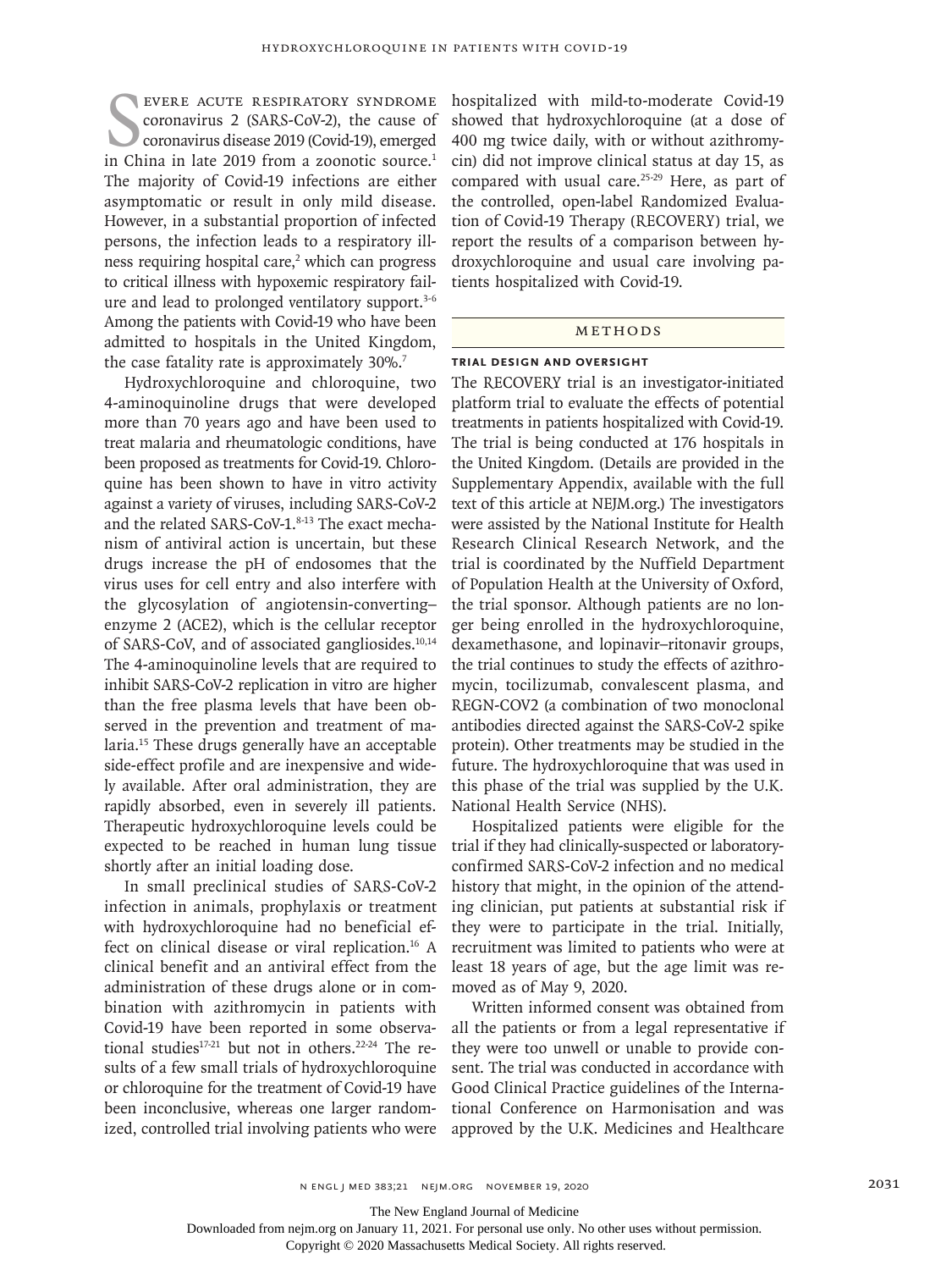Products Regulatory Agency (MHRA) and the Cambridge East Research Ethics Committee. The protocol with its statistical analysis plan are available at NEJM.org, with additional information in the Supplementary Appendix and on the trial website at www.recoverytrial.net.

The initial version of the manuscript was drafted by the first and last authors, developed by the writing committee, and approved by all members of the trial steering committee. The funders had no role in the analysis of the data, in the preparation or approval of the manuscript, or in the decision to submit the manuscript for publication. The first and last members of the writing committee vouch for the completeness and accuracy of the data and for the fidelity of the trial to the protocol and statistical analysis plan.

## **Randomization and Treatment**

We collected baseline data using a Web-based case-report form that included demographic data, level of respiratory support, major coexisting illnesses, the suitability of the trial treatment for a particular patient, and treatment availability at the trial site. Using a Web-based unstratified randomization method with the concealment of trial group, we assigned patients to receive either the usual standard of care or the usual standard of care plus hydroxychloroquine or one of the other available treatments that were being evaluated. The number of patients who were assigned to receive usual care was twice the number who were assigned to any of the active treatments for which the patient was eligible (e.g., 2:1 ratio in favor of usual care if the patient was eligible for only one active treatment group, 2:1:1 if the patient was eligible for two active treatments, etc.).

For some patients, hydroxychloroquine was unavailable at the hospital at the time of enrollment or was considered by the managing physician to be either definitely indicated or definitely contraindicated. Patients with a known prolonged corrected QT interval on electrocardiography were ineligible to receive hydroxychloroquine. (Coadministration with medications that prolong the QT interval was not an absolute contraindication, but attending clinicians were advised to check the QT interval by performing electrocardiography.) These patients were excluded from entry in the randomized comparison between hydroxychloroquine and usual care.

In the hydroxychloroquine group, patients received hydroxychloroquine sulfate (in the form of a 200-mg tablet containing a 155-mg base equivalent) in a loading dose of four tablets (total dose, 800 mg) at baseline and at 6 hours, which was followed by two tablets (total dose, 400 mg) starting at 12 hours after the initial dose and then every 12 hours for the next 9 days or until discharge, whichever occurred earlier (see the Supplementary Appendix).<sup>15</sup> The assigned treatment was prescribed by the attending clinician. The patients and local trial staff members were aware of the assigned trial groups.

## **Procedures**

A single online follow-up form was to be completed by the local trial staff members when each trial patient was discharged, at 28 days after randomization, or at the time of death, whichever occurred first. Information was recorded regarding the adherence to the assigned treatment, receipt of other treatments for Covid-19, duration of admission, receipt of respiratory support (with duration and type), receipt of renal dialysis or hemofiltration, and vital status (including cause of death). Starting on May 12, 2020, extra information was recorded on the occurrence of new major cardiac arrhythmia. In addition, we obtained routine health care and registry data that included information on vital status (with date and cause of death) and discharge from the hospital.

## **Outcome Measures**

The primary outcome was all-cause mortality within 28 days after randomization; further analyses were specified at 6 months. Secondary outcomes were the time until discharge from the hospital and a composite of the initiation of invasive mechanical ventilation including extracorporeal membrane oxygenation or death among patients who were not receiving invasive mechanical ventilation at the time of randomization. Decisions to initiate invasive mechanical ventilation were made by the attending clinicians, who were informed by guidance from NHS England and the National Institute for Health and Care Excellence. Subsidiary clinical outcomes included cause-specific mortality (which was recorded in all patients) and major cardiac arrhythmia (which was recorded in a subgroup of patients). All information presented in this report is based on a

The New England Journal of Medicine

Downloaded from nejm.org on January 11, 2021. For personal use only. No other uses without permission.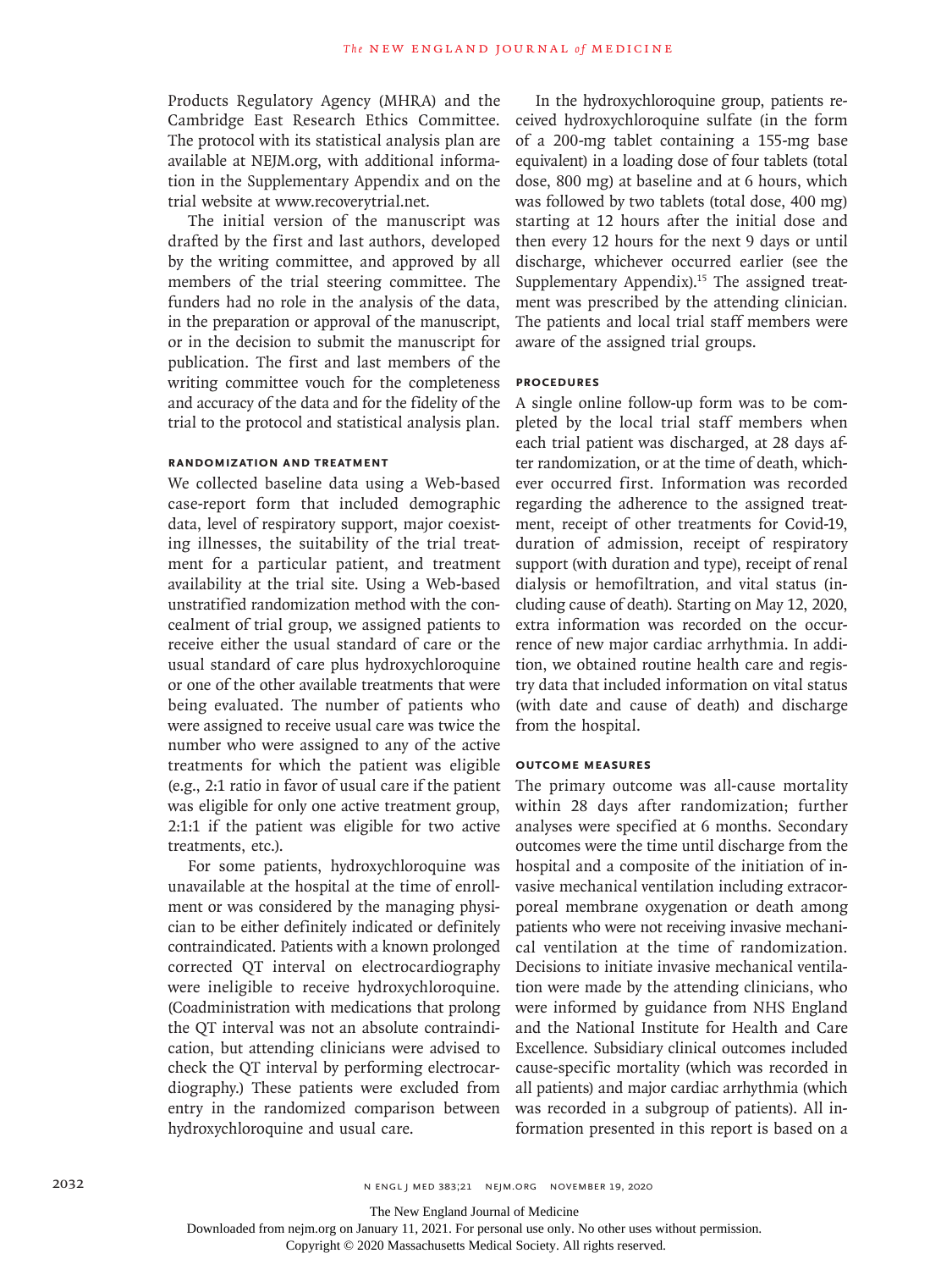data cutoff of September 21, 2020. Information regarding the primary outcome is complete for all the trial patients.

# **Statistical Analysis**

For the primary outcome of 28-day mortality, we used the log-rank observed-minus-expected statistic and its variance both to test the null hypothesis of equal survival curves and to calculate the one-step estimate of the average mortality rate ratio in the comparison between the hydroxychloroquine group and the usual-care group. Kaplan–Meier survival curves were constructed to show cumulative mortality over the 28-day period. The same methods were used to analyze the time until hospital discharge, with censoring of data on day 29 for patients who had died in the hospital. We used the Kaplan–Meier estimates to calculate the median time until hospital discharge. For the prespecified composite secondary outcome of invasive mechanical ventilation or death within 28 days (among patients who had not been receiving invasive mechanical ventilation at randomization), the precise date of the initiation of invasive mechanical ventilation was not available, so the risk ratio was estimated instead. Estimates of the between-group difference in absolute risk were also calculated.

All the analyses were performed according to the intention-to-treat principle. Prespecified analyses of the primary outcome were performed in six subgroups, as defined by characteristics at randomization: age, sex, race, level of respiratory support, days since symptom onset, and predicted 28-day risk of death. (Details are provided in the Supplementary Appendix.)

Estimates of rate and risk ratios are shown with 95% confidence intervals without adjustment for multiple testing. The P value for the assessment of the primary outcome is two-sided. The full database is held by the trial team, which collected the data from the trial sites and performed the analyses, at the Nuffield Department of Population Health at the University of Oxford.

The independent data monitoring committee was asked to review unblinded analyses of the trial data and any other information that was considered to be relevant at intervals of approximately 2 weeks. The committee was then charged with determining whether the randomized comparisons in the trial provided evidence with respect to mortality that was strong enough (with a range of uncertainty around the results that was narrow enough) to affect national and global treatment strategies. In such a circumstance, the committee would inform the members of the trial steering committee, who would make the results available to the public and amend the trial accordingly. Unless that happened, the steering committee, investigators, and all others involved in the trial would remain unaware of the interim results until 28 days after the last patient had been randomly assigned to a particular treatment group.

On June 4, 2020, in response to a request from the MHRA, the independent data monitoring committee conducted a review of the data and recommended that the chief investigators review the unblinded data for the hydroxychloroquine group. The chief investigators and steering committee members concluded that the data showed no beneficial effect of hydroxychloroquine in patients hospitalized with Covid-19. Therefore, the enrollment of patients in the hydroxychloroquine group was closed on June 5, 2020, and the preliminary result for the primary outcome was made public. Investigators were advised that any patients who were receiving hydroxychloroquine as part of the trial should discontinue the treatment.

#### **RESULTS**

#### **Patients**

From March 25 to June 5, 2020, a total of 11,197 patients underwent randomization; of these patients, 7513 (67%) were eligible to receive hydroxychloroquine (i.e., the patient had no known indication for or contraindication to hydroxychloroquine, and the drug was available in the hospital at the time) (Fig. 1). Of the eligible patients, 1561 were assigned to receive hydroxychloroquine and 3155 were assigned to receive usual care; the remainder of the patients were randomly assigned to one of the other treatment groups.

The mean (±SD) age of the patients in this trial was 65.4±15.3 years (Table 1 and Table S1 in the Supplementary Appendix). A total of 38% of the patients were female; 18% were Black or Asian or had a minority ethnic background. No children were enrolled. A history of diabetes was present in 27% of patients, heart disease in 26%, and chronic lung disease in 22%, with 57% hav-

The New England Journal of Medicine

Downloaded from nejm.org on January 11, 2021. For personal use only. No other uses without permission.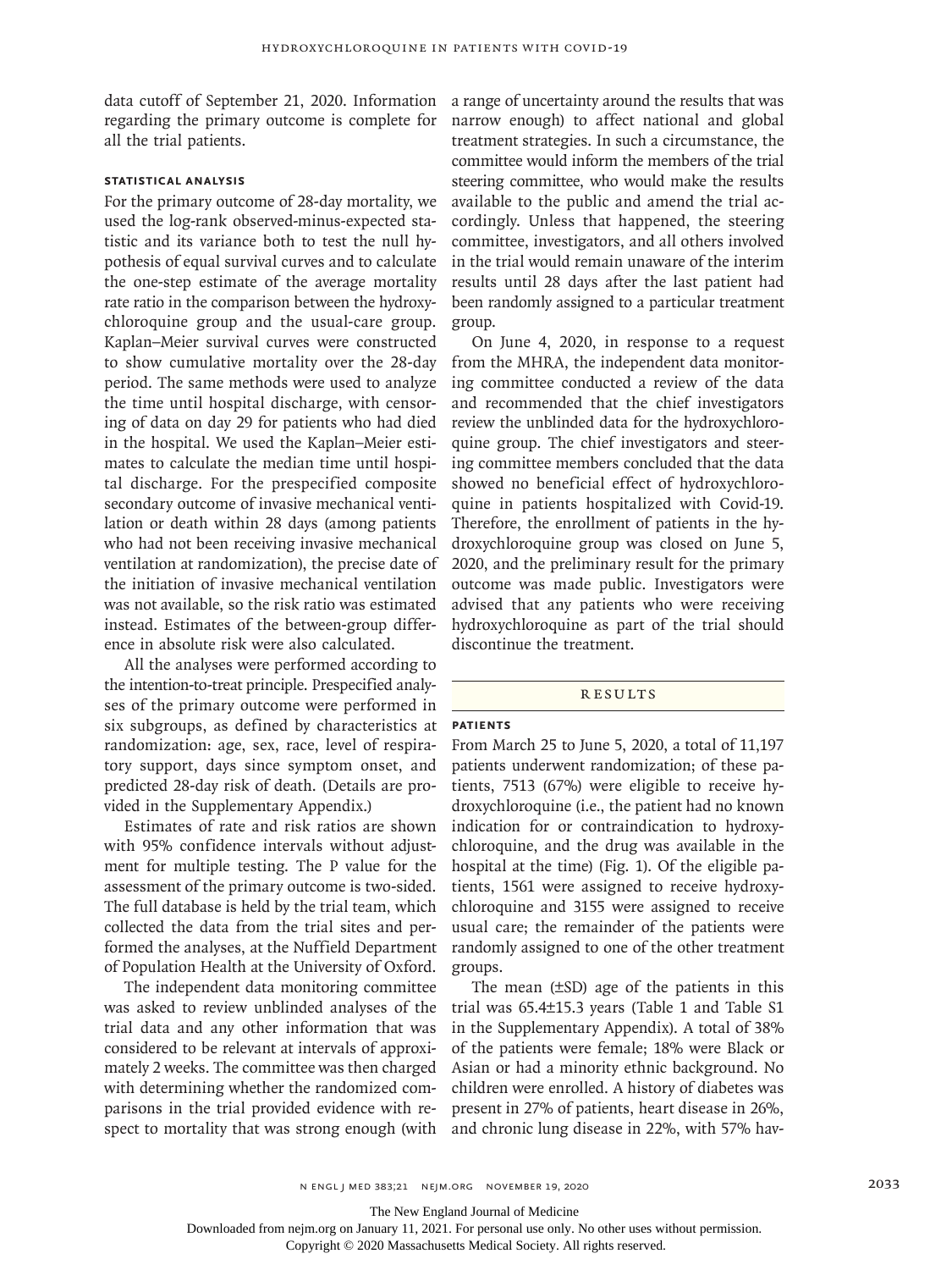

ing at least one major coexisting illness that was recorded. In this analysis, 90% of the patients had laboratory-confirmed SARS-CoV-2 infection, with the result not known for less than 1%. At randomization, 17% were receiving invasive mechanical ventilation including extracorporeal membrane oxygenation, 60% were receiving oxygen only (with or without noninvasive ventilation), and 24% were receiving neither.

A total of 1430 patients in the hydroxychloroaddition, 12 patients (0.4%) in the usual-care CI, 0.83 to 0.98) (Table 2). Among the patients

## **Figure 1. Enrollment and Outcomes in the RECOVERY Trial.**

The enrollment number that is shown is the total number of patients in the RECOVERY platform trial during the period in which adult patients could be recruited for the comparison between hydroxychloroquine and usual care. Patients could have more than one reason for not participating in the hydroxychloroquine trial. At the time of this analysis, data from the trial follow-up form were available for 1553 of 1561 patients (99.5%) in the hydroxychloroquine group and for 3140 of 3155 patients (99.5%) in the usual-care group. The subgroup of patients who later underwent a second randomization to tocilizumab versus usual care in the RECOVERY trial included 37 of 1561 patients (2.4%) in the hydroxychloroquine group and 89 of 3155 patients (2.8%) in the usual care group. In addition, 6 patients were randomly assigned to receive either convalescent plasma or usual care alone (1 patient [0.1%] in the hydroxychloroquine group and 5 patients [0.2%] in the usualcare group) in accordance with protocol version 6.0. Among the 167 sites at which at least 1 patient was assigned to receive hydroxychloroquine, the median number of patients who underwent randomization was 20 (interquartile range, 11 to 41).

group received hydroxychloroquine. The frequency of use of azithromycin or other macrolide drug during the follow-up period was similar in the hydroxychloroquine group and the usualcare group (18.6% vs. 20.3%), as was the use of dexamethasone (9.1% vs. 9.2%). Remdesivir was administered to less than 0.1% of the patients in each group.

## **Primary Outcome**

Death at 28 days occurred in 421 of 1561 patients (27.0%) in the hydroxychloroquine group and in 790 of 3155 patients (25.0%) in the usualcare group (rate ratio, 1.09; 95% confidence interval [CI],  $0.97$  to 1.23;  $P = 0.15$ ) (Fig. 2). Similar results were seen across all six prespecified subgroups (Fig. 3). In a post hoc exploratory analysis that was restricted to the 4266 patients (90.5%) with a positive SARS-CoV-2 test result, the result was similar to the overall result (rate ratio, 1.09; 95% CI, 0.96 to 1.23).

## **Secondary Outcomes**

quine group (92%) received at least one dose the usual-care group (median, 16 days vs. 13 days) (Table S2). The median duration of treatment and a lower probability of discharge alive within was 6 days (interquartile range, 3 to 10 days). In 28 days (59.6% vs. 62.9%; rate ratio, 0.90; 95% Patients in the hydroxychloroquine group had a longer duration of hospitalization than those in

The New England Journal of Medicine

Downloaded from nejm.org on January 11, 2021. For personal use only. No other uses without permission.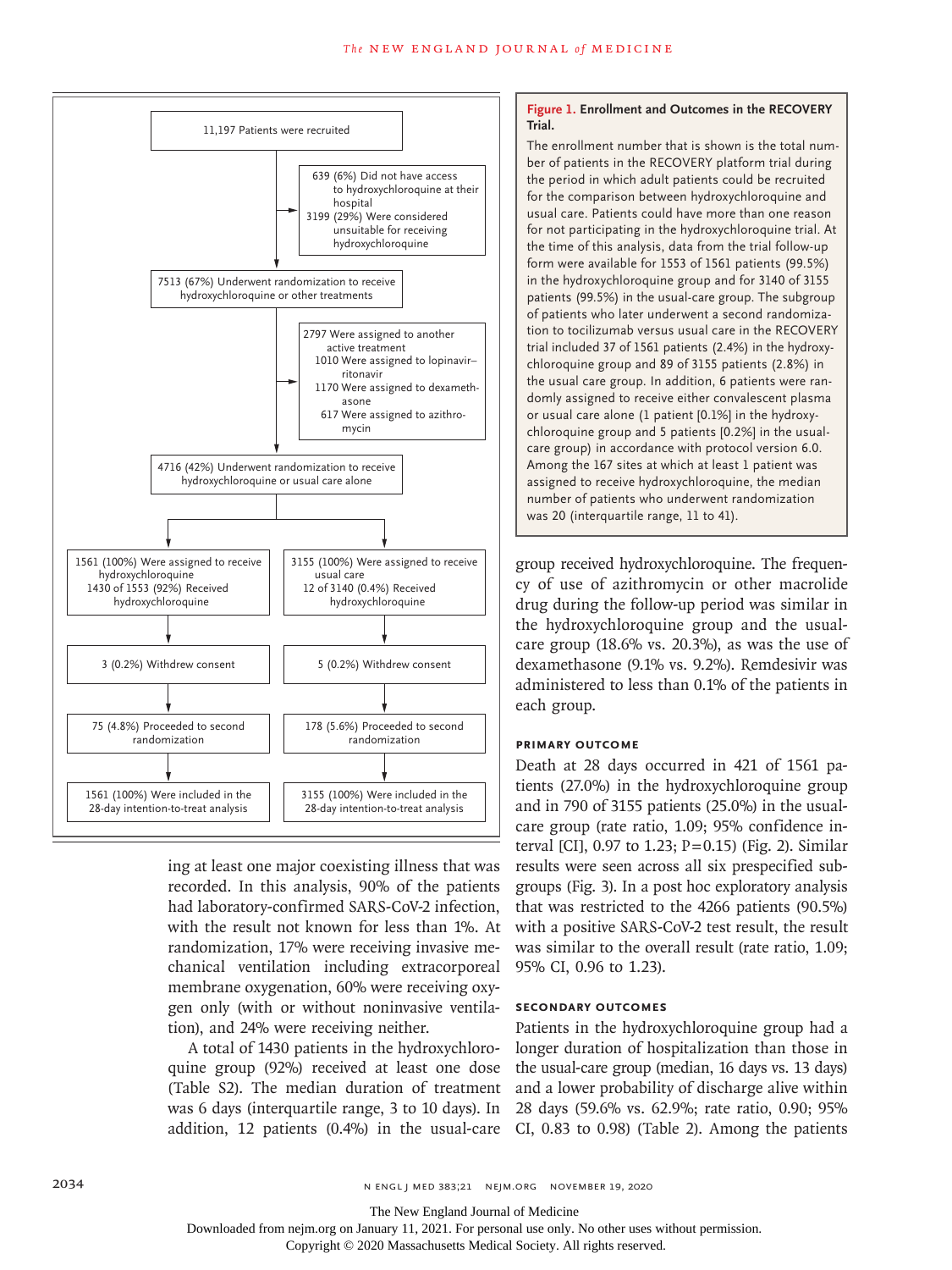| Table 1. Characteristics of the Patients at Baseline.* |                                    |                                   |  |  |  |
|--------------------------------------------------------|------------------------------------|-----------------------------------|--|--|--|
| Characteristic                                         | Hydroxychloroquine<br>$(N = 1561)$ | <b>Usual Care</b><br>$(N = 3155)$ |  |  |  |
| Age                                                    |                                    |                                   |  |  |  |
| $Mean + SD$                                            | $65.2 \pm 15.2$                    | $65.4 \pm 15.4$                   |  |  |  |
| Distribution - no. $(\%)$                              |                                    |                                   |  |  |  |
| $<$ 70 yr                                              | 925 (59.3)                         | 1873 (59.4)                       |  |  |  |
| $\geq$ 70 to <80 yr                                    | 342 (21.9)                         | 630 (20.0)                        |  |  |  |
| $\geq 80$ yr                                           | 294 (18.8)                         | 652 (20.7)                        |  |  |  |
| $Sex - no. (%)$                                        |                                    |                                   |  |  |  |
| Male                                                   | 960 (61.5)                         | 1974 (62.6)                       |  |  |  |
| Female <sup>+</sup>                                    | 601(38.5)                          | 1181 (37.4)                       |  |  |  |
| Race or ethnic group - no. (%) :                       |                                    |                                   |  |  |  |
| White                                                  | 1181 (75.7)                        | 2298 (72.8)                       |  |  |  |
| Black, Asian, or minority ethnic group                 | 264 (16.9)                         | 593 (18.8)                        |  |  |  |
| Unknown                                                | 116(7.4)                           | 264(8.4)                          |  |  |  |
| Median no. of days since symptom onset (IQR) §         | $9(5-14)$                          | $9(5-13)$                         |  |  |  |
| Median no. of days since hospitalization (IQR)         | $3(1-6)$                           | $3(1-5)$                          |  |  |  |
| Respiratory support - no. (%)                          |                                    |                                   |  |  |  |
| No oxygen received                                     | 362 (23.2)                         | 750 (23.8)                        |  |  |  |
| Oxygen only                                            | 938 (60.1)                         | 1873 (59.4)                       |  |  |  |
| Invasive mechanical ventilation                        | 261(16.7)                          | 532 (16.9)                        |  |  |  |
| Previous disease - no. (%)                             |                                    |                                   |  |  |  |
| Any of the listed conditions                           | 882 (56.5)                         | 1807 (57.3)                       |  |  |  |
| <b>Diabetes</b>                                        | 427 (27.4)                         | 856 (27.1)                        |  |  |  |
| Heart disease                                          | 422 (27.0)                         | 789 (25.0)                        |  |  |  |
| Chronic lung disease                                   | 334 (21.4)                         | 712 (22.6)                        |  |  |  |
| Tuberculosis                                           | 4(0.3)                             | 9(0.3)                            |  |  |  |
| HIV infection                                          | 8(0.5)                             | 13(0.4)                           |  |  |  |
| Severe liver disease¶                                  | 18(1.2)                            | 46(1.5)                           |  |  |  |
| Severe kidney impairment                               | 111(7.1)                           | 261 (8.3)                         |  |  |  |
| SARS-CoV-2 test result - no. (%)                       |                                    |                                   |  |  |  |
| Positive                                               | 1399 (89.6)                        | 2867 (90.9)                       |  |  |  |
| Negative                                               | 156 (10.0)                         | 275(8.7)                          |  |  |  |
| Unknown                                                | 6(0.4)                             | 13(0.4)                           |  |  |  |

\* Percentages may not total 100 because of rounding. HIV denotes human immunodeficiency virus, IQR interquartile range, and SD standard deviation.

† Among the women, 2 in the hydroxychloroquine group and 4 in the usual-care group were pregnant.

‡ Race or ethnic group is reported as it was recorded in the patient's electronic health record.

 $\hat{\S}$  Data regarding the number of days since symptom onset were missing for 9 patients in the hydroxychloroquine group and 9 patients in the usual-care group.

¶ Severe liver disease was defined as a diagnosis that resulted in ongoing specialist care.

 $\mathring{\hspace{0.1cm}}$  Severe kidney impairment was defined as an estimated glomerular filtration rate of less than 30 ml per minute per 1.73 m<sup>2</sup> of body-surface area.

who were not undergoing invasive mechanical posite secondary outcome of invasive mechaniventilation at baseline, the number of patients cal ventilation or death was higher among those who had progression to the prespecified com-in the hydroxychloroquine group than among

The New England Journal of Medicine

Downloaded from nejm.org on January 11, 2021. For personal use only. No other uses without permission.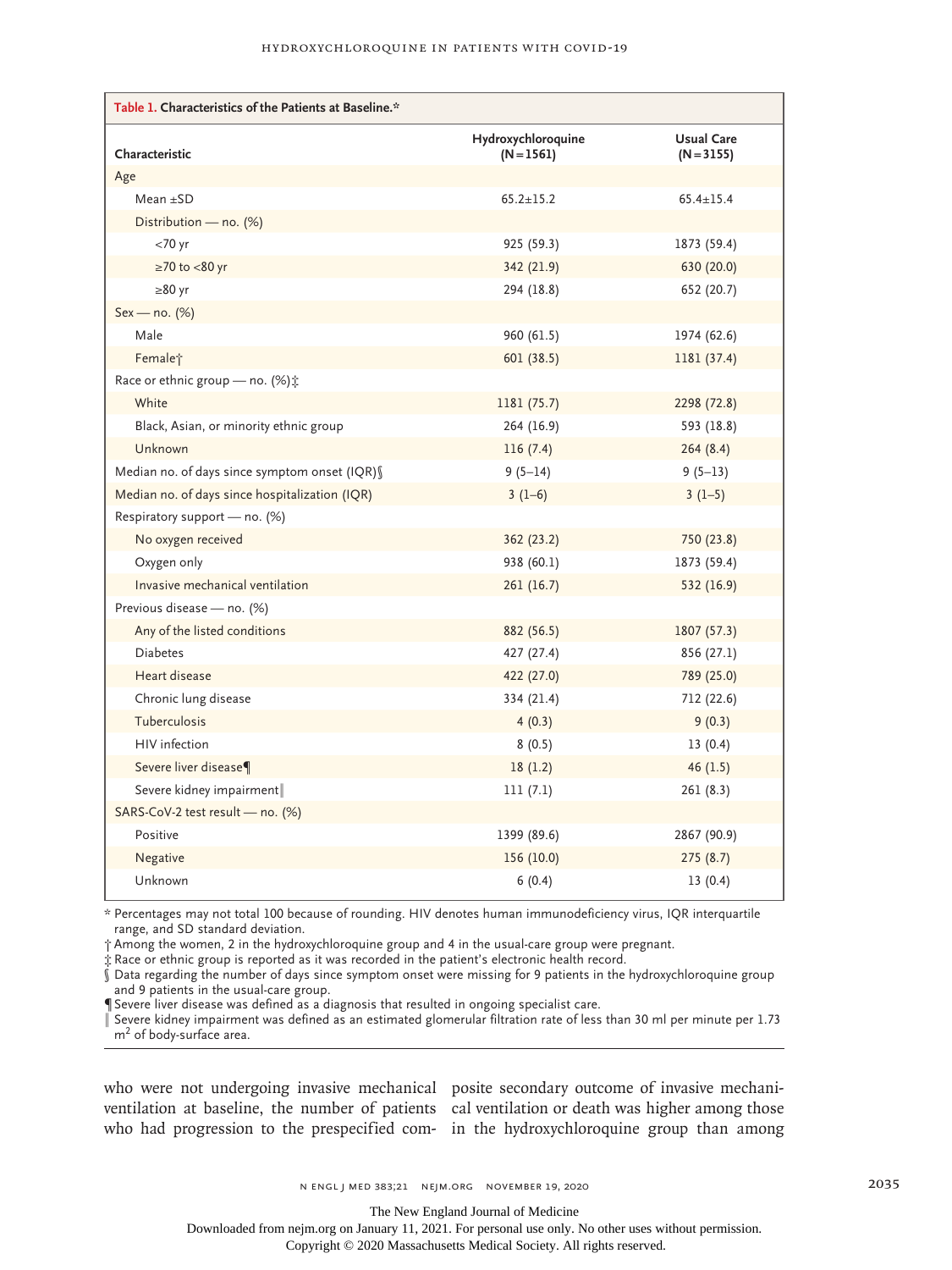

Death at 28 days (the primary outcome) occurred in 421 patients (27.0%) in the hydroxychloroquine group and in 790 (25.0%) in the usual-care

> those in the usual-care group (risk ratio, 1.14; 95% CI, 1.03 to 1.27).

# **Other Prespecified Outcomes**

There was no difference between the hydroxychloroquine group and the usual-care group in 28-day mortality that was ascribed to Covid-19 (24.0% vs. 23.5%). However, patients in the hydroxychloroquine group had a greater risk of death from cardiac causes (mean [±SE] excess, 0.4±0.2 percentage points) and from non–SARS-CoV-2 infection (mean excess, 0.4±0.2 percentage points) (Table S3). Data regarding the occurrence of new major cardiac arrhythmia were collected for 735 of 1561 patients (47.1%) in the hydroxychloroquine group and 1421 of 3155 patients (45.0%) in the usual-care group, after collection of this information was added to the follow-up form on May 12, 2020. Among these patients, there were no significant differences between the hydroxychloroquine group and the usual-care group in the frequency of supraventricular tachycardia (7.6% vs. 6.0%), ventricular tachycardia or fibrillation (0.7% vs. 0.4%), or treatment for Covid-19 largely on the basis of its

atrioventricular block requiring intervention (0.1% vs. 0.1%) (Table S4). There was one report of a serious adverse reaction that was deemed by investigators to be related to hydroxychloroquine: a case of torsades de pointes, from which the patient recovered without undergoing intervention. Among the patients who were not receiving renal dialysis or hemofiltration at randomization, the percentage who went on to receive such treatment during the follow-up period was the same in the hydroxychloroquine group and the usual-care group (7.9% vs. 7.9%) (Table S5).

## Discussion

In this analysis of the RECOVERY trial, we determined that hydroxychloroquine was not an effective treatment for patients hospitalized with Covid-19. The lower boundary of the confidence limit for the primary outcome ruled out any reasonable possibility of a meaningful mortality benefit. The results were consistent across subgroups according to age, sex, race, time since illness onset, level of respiratory support, and baseline-predicted risk. In addition, the results suggest that the patients who received hydroxychloroquine had a longer duration of hospitalization and, among those who were not undergoing mechanical ventilation at baseline, a higher risk of invasive mechanical ventilation or death than those who received usual care.

The RECOVERY trial is a large, pragmatic, randomized, controlled platform trial designed to assess the effect of potential treatments for Covid-19 on 28-day mortality. Approximately 15% of the patients who were hospitalized with Covid-19 in the United Kingdom during the trial period were enrolled, and the percentage of patients in the usual-care group who died was consistent with the hospitalized case fatality rate among hospitalized patients in the United Kingdom and elsewhere.<sup>7,30,31</sup> Only essential data were collected at hospital sites, with additional information (including long-term mortality) ascertained through linkage with routine data sources. We did not collect information on physiologic, electrocardiographic, laboratory, or virologic measurements.

Hydroxychloroquine has been proposed as a

The New England Journal of Medicine

Downloaded from nejm.org on January 11, 2021. For personal use only. No other uses without permission.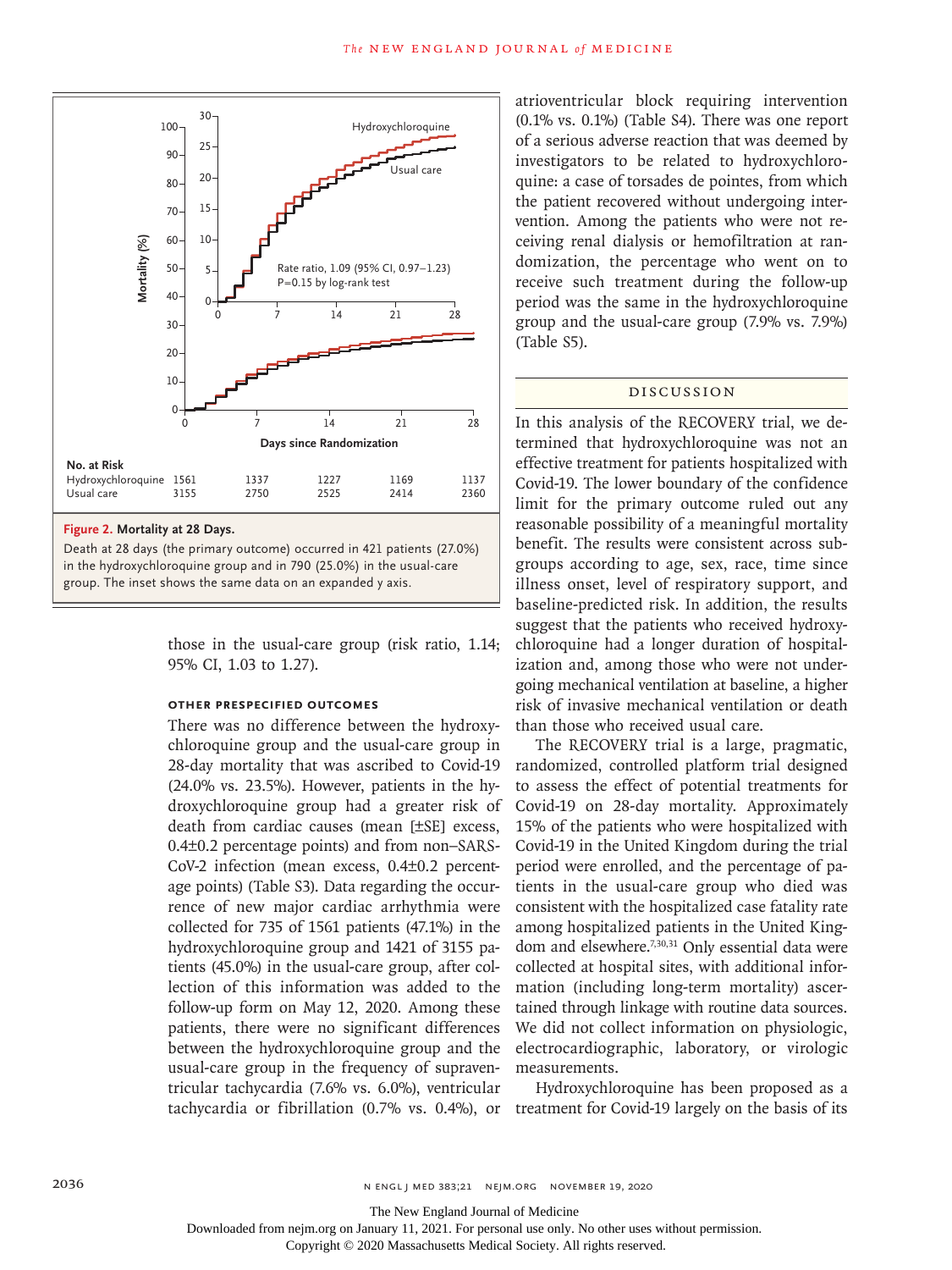| Subgroup                                             | Hydroxychloroquine Usual Care |                                                                           |      | Rate Ratio (95% CI) |            |                     |
|------------------------------------------------------|-------------------------------|---------------------------------------------------------------------------|------|---------------------|------------|---------------------|
|                                                      | no. of events/total no. (%)   |                                                                           |      |                     |            |                     |
| Age                                                  |                               |                                                                           |      |                     |            |                     |
| $<70$ yr                                             | 160/925 (17.3)                | 314/1873 (16.8)                                                           |      |                     |            | $1.03(0.85 - 1.25)$ |
| $\geq$ 70 to <80 yr                                  | 128/342 (37.4)                | 207/630 (32.9)                                                            |      |                     |            | $1.17(0.93 - 1.47)$ |
| $\geq 80$ yr                                         | 133/294 (45.2)                | 269/652 (41.3)                                                            |      |                     |            | $1.14(0.92 - 1.42)$ |
| Sex                                                  |                               |                                                                           |      |                     |            |                     |
| Male                                                 | 276/960 (28.8)                | 543/1974 (27.5)                                                           |      |                     |            | $1.05(0.91 - 1.22)$ |
| Female                                               | 145/601 (24.1)                | 247/1181 (20.9)                                                           |      |                     |            | $1.19(0.96 - 1.47)$ |
| Race or ethnic group                                 |                               |                                                                           |      |                     |            |                     |
| White                                                | 335/1181 (28.4)               | 610/2298 (26.5)                                                           |      |                     |            | $1.09(0.95 - 1.25)$ |
| Black, Asian, or minority ethnic group 65/264 (24.6) |                               | 115/593 (19.4)                                                            |      |                     |            | $1.32(0.96 - 1.81)$ |
| Days since symptom onset                             |                               |                                                                           |      |                     |            |                     |
| < 7                                                  | 177/622 (28.5)                | 339/1275 (26.6)                                                           |      |                     |            | $1.10(0.91 - 1.32)$ |
| >7                                                   | 242/930 (26.0)                | 445/1871 (23.8)                                                           |      |                     |            | $1.11(0.94 - 1.30)$ |
| Respiratory support at randomization                 |                               |                                                                           |      |                     |            |                     |
| No oxygen received                                   | 58/362 (16.0)                 | 99/750 (13.2)                                                             |      |                     |            | $1.24(0.89 - 1.73)$ |
| Oxygen only                                          | 253/938 (27.0)                | 475/1873 (25.4)                                                           |      |                     |            | $1.08(0.93 - 1.26)$ |
| Invasive mechanical ventilation                      | 110/261 (42.1)                | 216/532 (40.6)                                                            |      |                     |            | $1.03(0.81 - 1.30)$ |
| Baseline risk                                        |                               |                                                                           |      |                     |            |                     |
| $<30\%$                                              | 146/994 (14.7)                | 274/1990 (13.8)                                                           |      |                     |            | $1.07(0.88 - 1.32)$ |
| $≥30\%$ to <45%                                      | 135/317 (42.6)                | 246/635 (38.7)                                                            |      |                     |            | $1.12(0.90 - 1.40)$ |
| $\geq 45\%$                                          | 140/250 (56.0)                | 270/530 (50.9)                                                            |      |                     |            | $1.17(0.95 - 1.45)$ |
| <b>All Participants</b>                              | 421/1561 (27.0)               | 790/3155 (25.0)                                                           |      |                     |            | $1.09(0.97 - 1.23)$ |
|                                                      |                               | 0.50                                                                      | 0.75 | 1.0                 | 1.5<br>2.0 | $P = 0.15$          |
|                                                      |                               |                                                                           |      |                     |            |                     |
|                                                      |                               | Hydroxychloroquine<br><b>Usual Care</b><br><b>Better</b><br><b>Better</b> |      |                     |            |                     |

## **Figure 3. Mortality at 28 Days, According to Subgroup.**

The size of the squares representing rate ratios is proportional to the amount of statistical information that was available for each comparison. The method that was used for calculating the baseline-predicted risk in each subgroup is described in the Supplementary Appendix. Race or ethnic group was recorded in the patient's electronic health record.

| Table 2. Primary and Secondary Outcomes.  |                                    |                            |                                       |  |  |  |  |
|-------------------------------------------|------------------------------------|----------------------------|---------------------------------------|--|--|--|--|
| Outcome                                   | Hydroxychloroquine<br>$(N = 1561)$ | Usual Care<br>$(N = 3155)$ | <b>Rate or Risk Ratio</b><br>(95% CI) |  |  |  |  |
|                                           | $no. /total no.$ (%)               |                            |                                       |  |  |  |  |
| Primary outcome: 28-day mortality         | 421/1561 (27.0)                    | 790/3155 (25.0)            | 1.09 $(0.97-1.23)*$                   |  |  |  |  |
| Secondary outcomes                        |                                    |                            |                                       |  |  |  |  |
| Discharge from hospital in $\leq$ 28 days | 931/1561 (59.6)                    | 1983/3155 (62.9)           | $0.90(0.83 - 0.98)*$                  |  |  |  |  |
| Invasive mechanical ventilation or death+ | 399/1300 (30.7)                    | 705/2623 (26.9)            | 1.14 $(1.03-1.27)$ :                  |  |  |  |  |
| Invasive mechanical ventilation           | 128/1300 (9.8)                     | 225/2623(8.6)              | $1.15(0.93 - 1.41)$                   |  |  |  |  |
| Death                                     | 311/1300 (23.9)                    | 574/2623 (21.9)            | $1.09(0.97 - 1.23)$                   |  |  |  |  |

\* The between-group difference was calculated as a rate ratio.

† Patients who were receiving invasive mechanical ventilation at randomization were excluded from this analysis.

‡ The between-group difference was calculated as a risk ratio.

The New England Journal of Medicine

Downloaded from nejm.org on January 11, 2021. For personal use only. No other uses without permission.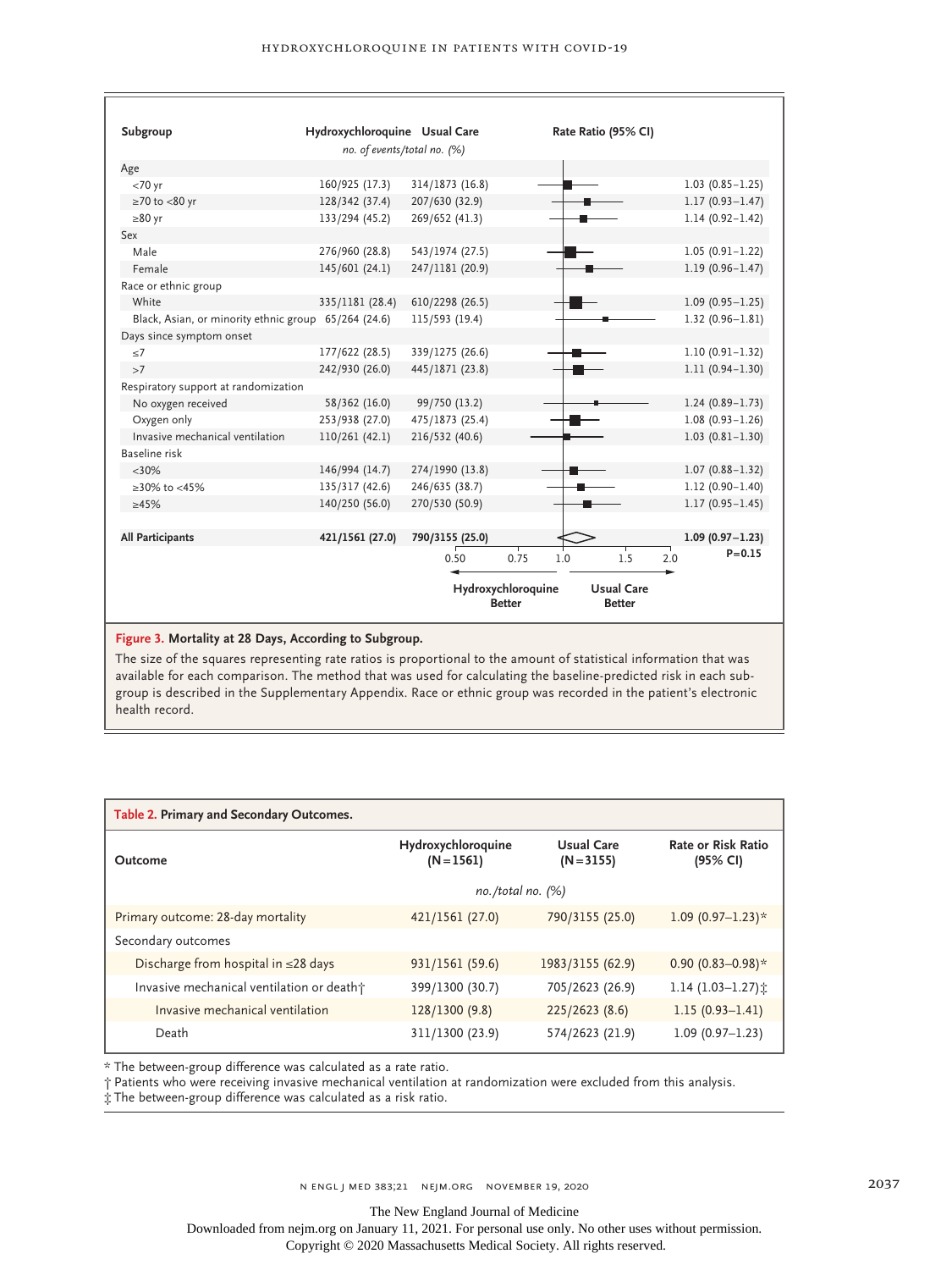in vitro SARS-CoV-2 antiviral activity and on data from observational studies reporting effective reduction in viral loads. However, the 4-aminoquinoline drugs are relatively weak antiviral agents.15 The demonstration of therapeutic efficacy of hydroxychloroquine in severe Covid-19 would require rapid attainment of efficacious levels of free drug in the blood and respiratory epithelium.32 Thus, to provide the greatest chance of providing benefit in life-threatening Covid-19, the dose regimen in our trial was designed to result in rapid attainment and maintenance of plasma levels that were as high as safely possible.15 These levels were predicted to be at the upper end of those observed during steady-state treatment of rheumatoid arthritis with hydroxychloroquine.33 Our dosing schedule was based on pharmacokinetic modeling of hydroxychloroquine that referenced a SARS-CoV-2 50% effective concentration of 0.72  $\mu$ M, as scaled to whole-blood levels and on the assumption that cytosolic levels in the respiratory epithelium are in dynamic equilibrium with blood levels. $8,15,34$ 

The primary concern with short-term, highdose 4-aminoquinoline regimens is cardiovascular toxicity. Hydroxychloroquine causes predictable prolongation of the corrected QT interval on electrocardiography, which is exacerbated by coadministration with azithromycin, as widely prescribed in Covid-19 treatment.<sup>16-18</sup> Although torsades de pointes has been described, serious cardiovascular toxicity has been infrequently reported, despite the high prevalence of cardiovascular disease in hospitalized patients, the common occurrence of myocarditis in Covid-19, and the extensive use of hydroxychloroquine and azithromycin together. The exception is a Brazilian study that was stopped early because of cardiotoxicity. However, in that study, chloroquine was administered at a base dose of 600 mg twice daily for 10 days, a higher total dose than those that were used in other trials, including the RECOVERY trial.<sup>35,36</sup> Pharmacokinetic modeling in combination with information regarding blood levels and mortality from a case series involving 302 patients with chloroquine overdose predicts that a chloroquine regimen that was equivalent to the hydroxychloroquine regimen used in our trial should have an acceptable safety profile.<sup>36</sup> There was a small absolute excess of cardiac mortality of 0.4 percentage points in the hydroxychloroquine group on the basis

of very few events, but we did not observe excess mortality in the first 2 days of treatment with hydroxychloroquine, the time when early effects of dose-dependent toxicity might be expected. Furthermore, the data presented here did not show any excess in ventricular tachycardia or ventricular fibrillation in the hydroxychloroquine group.

These findings indicate that hydroxychloroquine is not an effective treatment for hospitalized patients with Covid-19 but do not address its use as prophylaxis or in patients with less severe SARS-CoV-2 infection managed in the community. A review of Covid-19 treatment guidelines that was produced early in the pandemic showed that chloroquine or hydroxychloroquine was recommended in China, France, Italy, the Netherlands, and South Korea.<sup>37</sup> In the United States, the use of chloroquine and hydroxychloroquine was permitted in certain hospitalized patients under an Emergency Use Authorization (EUA) of the Food and Drug Administration (FDA). A retrospective cohort study involving 1376 patients with Covid-19 who were admitted to the hospital in New York City in March and April 2020 showed that 59% of the patients received hydroxychloroquine.<sup>22,38</sup> Since our preliminary results were made public on June 5, 2020, the FDA has revoked the EUA for chloroquine and hydroxychloroquine,<sup>39</sup> and the World Health Organization (WHO) and the National Institutes of Health have ceased trials of its use in hospitalized patients on the grounds of a lack of benefit. The WHO has released preliminary results from the SOLIDARITY trial on the effectiveness of hydroxychloroquine in hospitalized patients with Covid-19 that are consistent with the results from the RECOVERY trial.<sup>40</sup>

The views expressed in this article are those of the authors and not necessarily those of the National Health Service (NHS), the National Institute for Health Research (NIHR), or the Department of Health and Social Care.

Supported by a grant (MC\_PC\_19056) to the University of Oxford from UK Research and Innovation and the NIHR and by core funding provided by NIHR Oxford Biomedical Research Centre, Wellcome, the Bill and Melinda Gates Foundation, the Department for International Development, Health Data Research UK, the Medical Research Council Population Health Research Unit, the NIHR Health Protection Unit in Emerging and Zoonotic Infections, and NIHR Clinical Trials Unit Support Funding. Tocilizumab was provided free of charge for this study by Roche. AbbVie contributed some supplies of lopinavir–ritonavir for use in the trial. The hydroxychloroquine that was used in the trial was supplied by the NHS.

Disclosure forms provided by the authors are available with the full text of this article at NEJM.org.

Downloaded from nejm.org on January 11, 2021. For personal use only. No other uses without permission.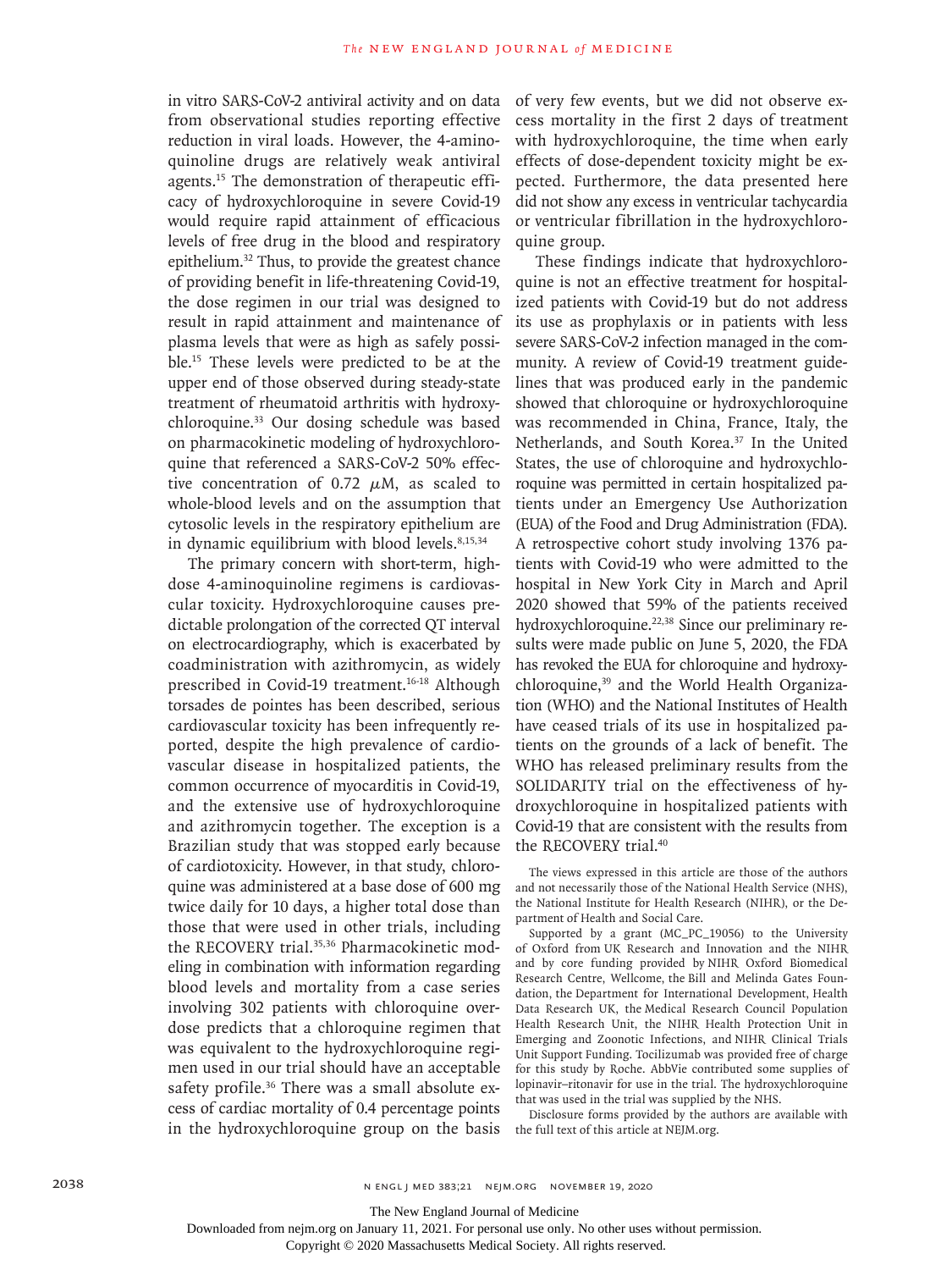A data sharing statement provided by the authors is available with the full text of this article at NEJM.org.

We thank the thousands of patients who participated in this trial; the doctors, nurses, pharmacists, other allied health professionals, and research administrators at 176 NHS hospitals across the United Kingdom who were assisted by the NIHR Clinical Research Network, NHS DigiTrials, Public Health England, the Department of Health and Social Care, the Intensive Care National Audit and Research Centre, Public Health Scotland, National Records Service of Scotland, the Secure Anonymised Information Linkage at University of Swansea, and the NHS in England, Scotland, Wales, and Northern Ireland; and the members of the independent data monitoring committee: Peter Sandercock, Janet Darbyshire, David DeMets, Robert Fowler, David Lalloo, Ian Roberts, and Janet Wittes.

#### **Appendix**

The authors' full names and academic degrees are as follows: The RECOVERY Collaborative GroupPeter Horby, F.R.C.P., Marion Mafham, M.D., Louise Linsell, D.Phil., Jennifer L. Bell, M.Sc., Natalie Staplin, Ph.D., Jonathan R. Emberson, Ph.D., Martin Wiselka, Ph.D., Andrew Ustianowski, Ph.D., Einas Elmahi, M.Phil., Benjamin Prudon, F.R.C.P., Tony Whitehouse, F.R.C.A., Timothy Felton, Ph.D., John Williams, M.R.C.P., Jakki Faccenda, M.D., Jonathan Underwood, Ph.D., J. Kenneth Baillie, M.D., Ph.D., Lucy C. Chappell, Ph.D., Saul N. Faust, F.R.C.P.C.H., Thomas Jaki, Ph.D., Katie Jeffery, Ph.D., Wei Shen Lim, F.R.C.P., Alan Montgomery, Ph.D., Kathryn Rowan, Ph.D., Joel Tarning, Ph.D., James A. Watson, D.Phil., Nicholas J. White, F.R.S., Edmund Juszczak, M.Sc., Richard Haynes, D.M., and Martin J. Landray, Ph.D.

The affiliations of the members of the writing committee are as follows: the Centre for Tropical Medicine and Global Health, Nuffield Department of Medicine (P.H., J.T., J.A.W., N.J.W.), Nuffield Department of Population Health (M.M., L.L., J.L.B., N.S., J.R.E., E.J., R.H., M.J.L.), the Medical Research Council (MRC) Population Health Research Unit (N.S., J.R.E., R.H., M.J.L.), University of Oxford, the Oxford University Hospitals NHS Foundation Trust (K.J., M.J.L.), and the National Institute for Health Research (NIHR) Oxford Biomedical Research Centre (M.J.L.), Oxford, University Hospitals of Leicester NHS Trust and University of Leicester, Leicester (M.W.), the Regional Infectious Diseases Unit, North Manchester General Hospital (A.U.), University of Manchester (A.U., T.F.), and Manchester University NHS Foundation Trust (T.F.), Manchester, the Research and Development Department, Northampton General Hospital, Northampton (E.E.), the Department of Respiratory Medicine, North Tees and Hartlepool NHS Foundation Trust, Stockton-on-Tees (B.P.), University Hospitals Birmingham NHS Foundation Trust and Institute of Microbiology and Infection, University of Birmingham, Birmingham (T.W.), James Cook University Hospital, Middlesbrough (J.W.), North West Anglia NHS Foundation Trust, Peterborough (J.F.), the Department of Infectious Diseases, Cardiff and Vale University Health Board, and the Division of Infection and Immunity, Cardiff University, Cardiff (J.U.), Roslin Institute, University of Edinburgh, Edinburgh (J.K.B.), the School of Life Course Sciences, King's College London (L.C.C.), and the Intensive Care National Audit and Research Centre (K.R.), London, the NIHR Southampton Clinical Research Facility and Biomedical Research Centre, University Hospital Southampton NHS Foundation Trust and University of Southampton, Southampton (S.N.F.), the Department of Mathematics and Statistics, Lancaster University, Lancaster (T.J.), the MRC Biostatistics Unit, University of Cambridge, Cambridge (T.J.), and the Respiratory Medicine Department, Nottingham University Hospitals NHS Trust (W.S.L.), and the School of Medicine, University of Nottingham (A.M., E.J.), Nottingham — all in the United Kingdom; and the Mahidol Oxford Tropical Medicine Research Unit, Faculty of Tropical Medicine, Mahidol University, Bangkok, Thailand (J.T., J.A.W., N.J.W.).

#### **References**

**1.** Zhu N, Zhang D, Wang W, et al. A novel coronavirus from patients with pneumonia in China, 2019. N Engl J Med 2020;382:727-33.

**2.** Verity R, Okell LC, Dorigatti I, et al. Estimates of the severity of coronavirus disease 2019: a model-based analysis. Lancet Infect Dis 2020;20:669-77.

**3.** Zhou F, Yu T, Du R, et al. Clinical course and risk factors for mortality of adult inpatients with COVID-19 in Wuhan, China: a retrospective cohort study. Lancet 2020;395:1054-62.

**4.** Chen N, Zhou M, Dong X, et al. Epidemiological and clinical characteristics of 99 cases of 2019 novel coronavirus pneumonia in Wuhan, China: a descriptive study. Lancet 2020;395:507-13.

**5.** Cao J, Tu W-J, Cheng W, et al. Clinical features and short-term outcomes of 102 patients with coronavirus disease 2019 in Wuhan, China. Clin Infect Dis 2020;71: 748-55.

**6.** Ruan Q, Yang K, Wang W, Jiang L, Song J. Clinical predictors of mortality due to COVID-19 based on an analysis of data of 150 patients from Wuhan, China. Intensive Care Med 2020;46:846-8.

**7.** Knight SR, Ho A, Pius R, et al. Risk

stratification of patients admitted to hospital with covid-19 using the ISARIC WHO Clinical Characterisation Protocol: development and validation of the 4C Mortality Score. BMJ 2020;370:m3339.

**8.** Wang M, Cao R, Zhang L, et al. Remdesivir and chloroquine effectively inhibit the recently emerged novel coronavirus (2019-nCoV) in vitro. Cell Res 2020;30: 269-71.

**9.** Lu R, Zhao X, Li J, et al. Genomic characterisation and epidemiology of 2019 novel coronavirus: implications for virus origins and receptor binding. Lancet 2020; 395:565-74.

**10.** Vincent MJ, Bergeron E, Benjannet S, et al. Chloroquine is a potent inhibitor of SARS coronavirus infection and spread. Virol J 2005;2:69.

**11.** Zhou P, Yang X-L, Wang X-G, et al. A pneumonia outbreak associated with a new coronavirus of probable bat origin. Nature 2020;579:270-3.

**12.** Keyaerts E, Vijgen L, Maes P, Neyts J, Van Ranst M. In vitro inhibition of severe acute respiratory syndrome coronavirus by chloroquine. Biochem Biophys Res Commun 2004;323:264-8.

**13.** Rodrigo C, Fernando SD, Rajapakse S.

Clinical evidence for repurposing chloroquine and hydroxychloroquine as antiviral agents: a systematic review. Clin Microbiol Infect 2020;26:979-87.

**14.** Fantini J, Chahinian H, Yahi N. Synergistic antiviral effect of hydroxychloroquine and azithromycin in combination against SARS-CoV-2: what molecular dynamics studies of virus-host interactions reveal. Int J Antimicrob Agents 2020;56: 106020.

**15.** White NJ, Watson JA, Hoglund RM, Chan XHS, Cheah PY, Tarning J. COVID-19 prevention and treatment: a critical analysis of chloroquine and hydroxychloroquine clinical pharmacology. PLoS Med 2020; 17(9):e1003252.

**16.** Rosenke K, Jarvis MA, Feldmann F, et al. Hydroxychloroquine proves ineffective in hamsters and macaques infected with SARS-CoV-2. June 11, 2020 (https:// www.biorxiv.org/content/10.1101/2020.06 .10.145144v1). preprint.

**17.** Gautret P, Lagier J-C, Parola P, et al. Hydroxychloroquine and azithromycin as a treatment of COVID-19: results of an open-label non-randomized clinical trial. Int J Antimicrob Agents 2020;56:105949. **18.** Gautret P, Lagier J-C, Parola P, et al.

n engl j med 383;21 nejm.org November 19, 2020 2039

The New England Journal of Medicine

Downloaded from nejm.org on January 11, 2021. For personal use only. No other uses without permission.